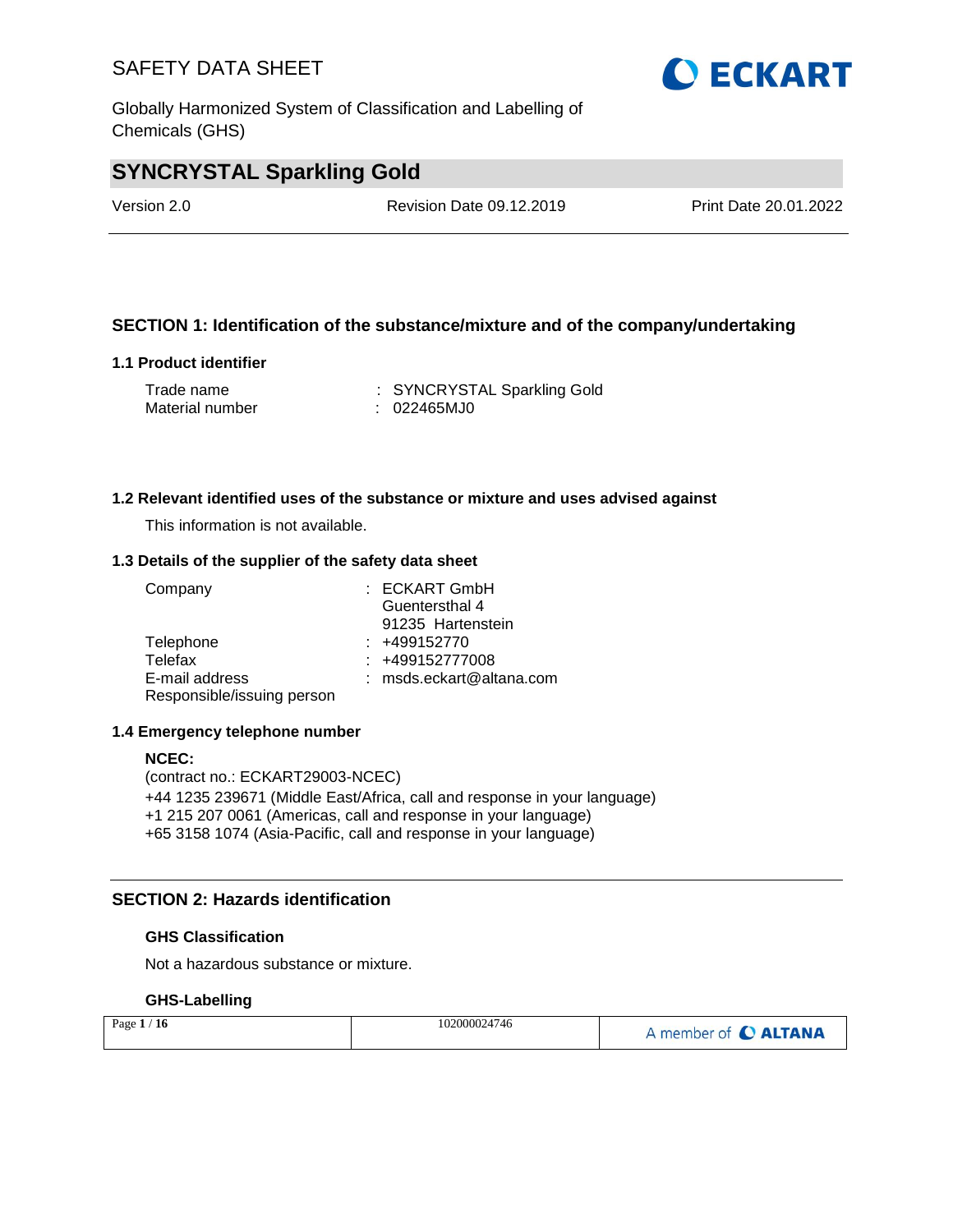Globally Harmonized System of Classification and Labelling of Chemicals (GHS)

## **SYNCRYSTAL Sparkling Gold**

Version 2.0 Revision Date 09.12.2019 Print Date 20.01.2022

Not a hazardous substance or mixture according to the Globally Harmonised System (GHS).

**Hazardous components which must be listed on the label**

**SECTION 3: Composition/information on ingredients**

Substance name : SynCrystal Sparkling Gold

Substance No. **:** :

No hazardous ingredientsFor the full text of the H-Statements mentioned in this Section, see Section 16.

### **SECTION 4: First aid measures**

### **4.1 Description of first aid measures**

| General advice          | : No hazards which require special first aid measures.                                                                                                                          |
|-------------------------|---------------------------------------------------------------------------------------------------------------------------------------------------------------------------------|
| If inhaled              | : If unconscious, place in recovery position and seek medical<br>advice.<br>If symptoms persist, call a physician.                                                              |
| In case of skin contact | : Wash off with soap and water.                                                                                                                                                 |
| In case of eye contact  | : Remove contact lenses.<br>If eye irritation persists, consult a specialist.                                                                                                   |
| If swallowed            | : Keep respiratory tract clear.<br>Do not give milk or alcoholic beverages.<br>Never give anything by mouth to an unconscious person.<br>If symptoms persist, call a physician. |

### **4.2 Most important symptoms and effects, both acute and delayed**

| Page $2/16$ | 102000024746 | A member of C ALTANA |
|-------------|--------------|----------------------|
|-------------|--------------|----------------------|

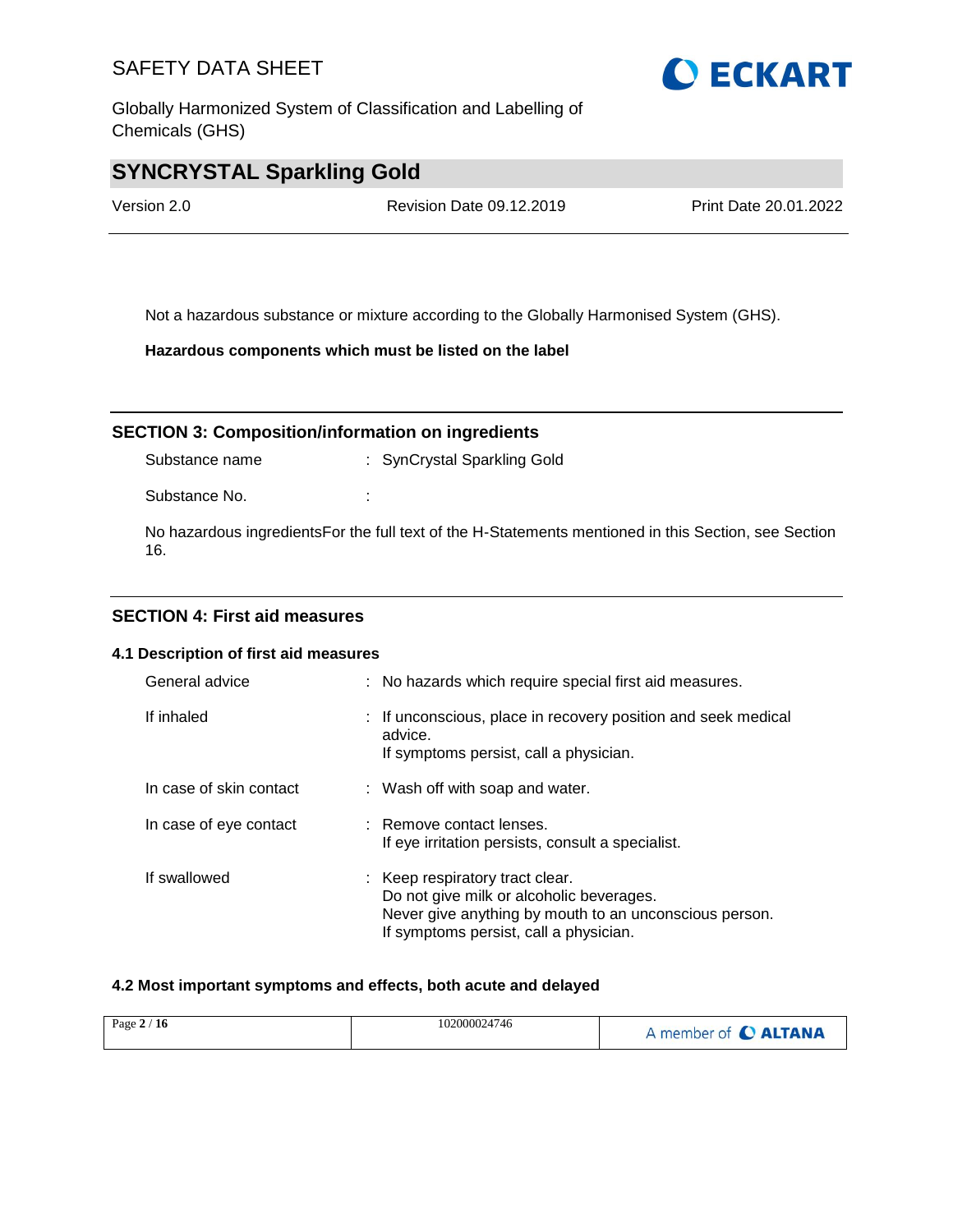Globally Harmonized System of Classification and Labelling of Chemicals (GHS)

## **SYNCRYSTAL Sparkling Gold**

Version 2.0 Revision Date 09.12.2019 Print Date 20.01.2022

This information is not available.

### **4.3 Indication of any immediate medical attention and special treatment needed**

This information is not available.

### **SECTION 5: Firefighting measures**

### **5.1 Extinguishing media**

This information is not available.

### **5.2 Special hazards arising from the substance or mixture**

This information is not available.

### **5.3 Advice for firefighters**

| Special protective equipment<br>for firefighters | : Wear self-contained breathing apparatus for firefighting if<br>necessary.                                                                            |
|--------------------------------------------------|--------------------------------------------------------------------------------------------------------------------------------------------------------|
| Further information                              | : Standard procedure for chemical fires. Use extinguishing<br>measures that are appropriate to local circumstances and the<br>surrounding environment. |

### **SECTION 6: Accidental release measures**

### **6.1 Personal precautions, protective equipment and emergency procedures**

Personal precautions : Avoid dust formation.

### **6.2 Environmental precautions**

This information is not available.

### **6.3 Methods and materials for containment and cleaning up**

| : Pick up and arrange disposal without creating dust. |
|-------------------------------------------------------|
| Sweep up and shovel.                                  |
| Keep in suitable, closed containers for disposal.     |
|                                                       |

| Page $3/16$ | 102000024746 | A member of C ALTANA |
|-------------|--------------|----------------------|
|             |              |                      |

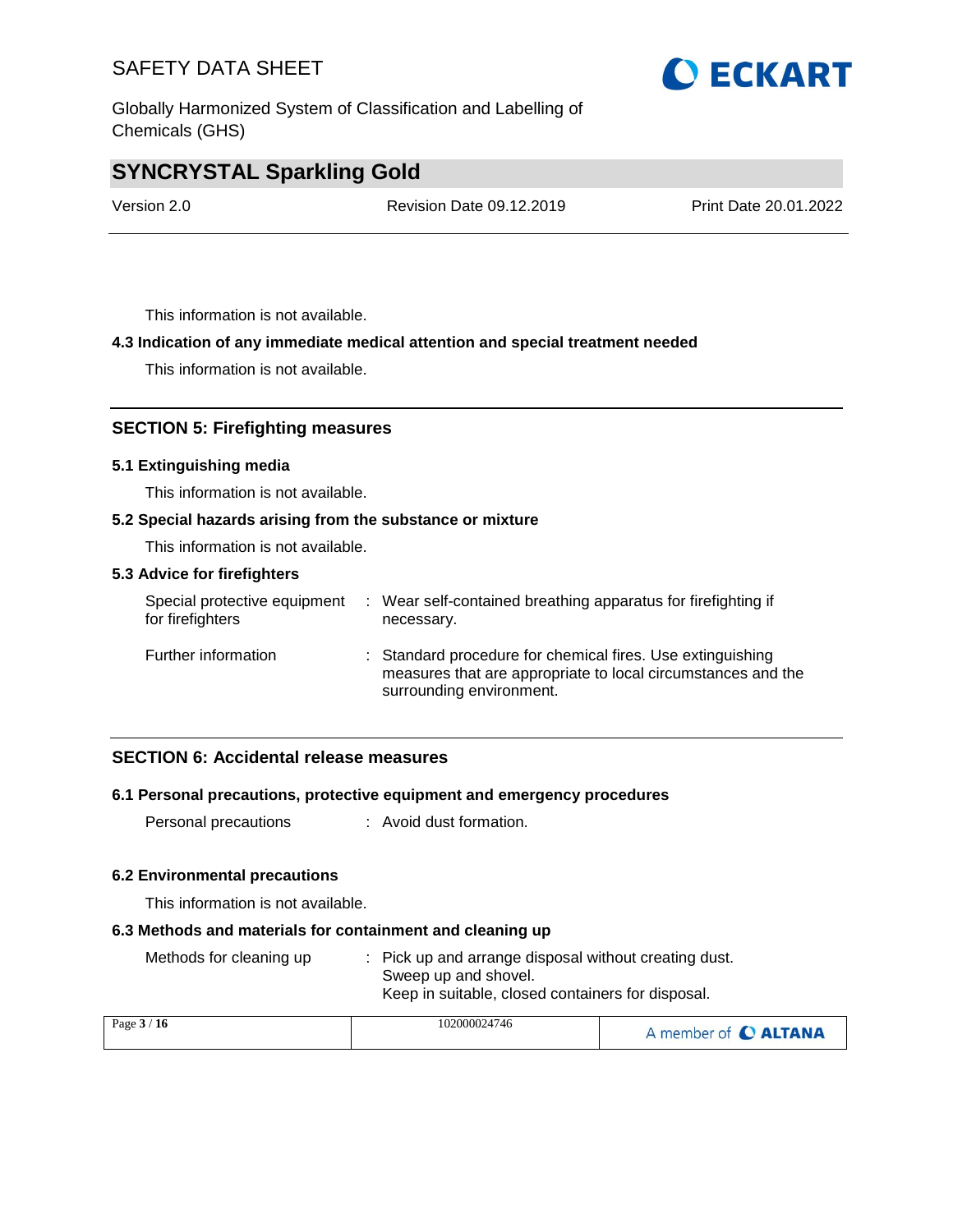Globally Harmonized System of Classification and Labelling of Chemicals (GHS)

## **SYNCRYSTAL Sparkling Gold**

Version 2.0 Revision Date 09.12.2019 Print Date 20.01.2022

### **6.4 Reference to other sections**

This information is not available.

### **SECTION 7: Handling and storage**

### **7.1 Precautions for safe handling**

| Advice on safe handling                            | : For personal protection see section 8. Smoking, eating and<br>drinking should be prohibited in the application area. |
|----------------------------------------------------|------------------------------------------------------------------------------------------------------------------------|
| Advice on protection against<br>fire and explosion | : Normal measures for preventive fire protection.                                                                      |
| Hygiene measures                                   | : General industrial hygiene practice.                                                                                 |

### **7.2 Conditions for safe storage, including any incompatibilities**

| Requirements for storage<br>areas and containers | : Electrical installations / working materials must comply with<br>the technological safety standards. |
|--------------------------------------------------|--------------------------------------------------------------------------------------------------------|
| Advice on common storage                         | : No materials to be especially mentioned.                                                             |
| Other data                                       | : Keep in a dry place. No decomposition if stored and applied<br>as directed.                          |

### **7.3 Specific end use(s)**

This information is not available.

### **SECTION 8: Exposure controls/personal protection**

### **8.1 Control parameters**

**Germany:**

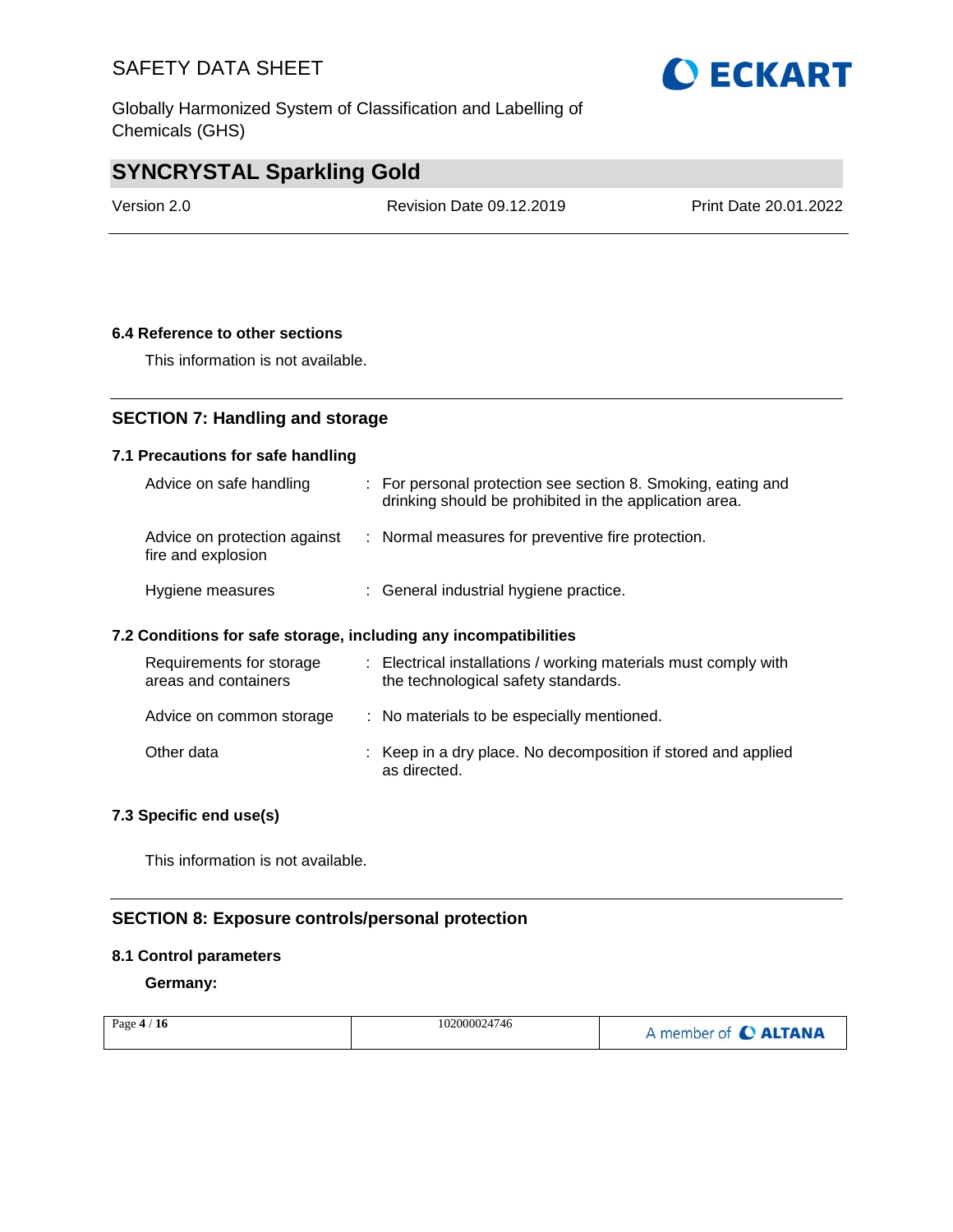

Globally Harmonized System of Classification and Labelling of Chemicals (GHS)

## **SYNCRYSTAL Sparkling Gold**

Version 2.0 Revision Date 09.12.2019 Print Date 20.01.2022

| Components                                        | CAS-No.                                    | Value type<br>(Form of<br>exposure) | Control<br>parameters                                                                                                                                                                                                                                  | Update     | Basis                |  |
|---------------------------------------------------|--------------------------------------------|-------------------------------------|--------------------------------------------------------------------------------------------------------------------------------------------------------------------------------------------------------------------------------------------------------|------------|----------------------|--|
| Fluorphlogop<br>ite<br>(Mg3K[AlF2<br>$O(SiO3)3$ ] | 12003-38-<br>$\overline{2}$                | AGW (Inhalable<br>fraction)         | 1 $mg/m3$                                                                                                                                                                                                                                              | 2009-07-02 | DE TRGS 900          |  |
|                                                   | Peak-limit: excursion<br>factor (category) |                                     |                                                                                                                                                                                                                                                        |            |                      |  |
|                                                   | Further information                        |                                     | Senate commission for the review of compounds at the work<br>place dangerous for the health (MAK-commission). Skin<br>absorptionWhen there is compliance with the OEL and biological<br>tolerance values, there is no risk of harming the unborn child |            |                      |  |
| Fluorphlogop<br>ite<br>(Mg3K[AIF2<br>O(SiO3)3]    | 12003-38-<br>2                             | AGW (Inhalable<br>fraction)         | 1 $mg/m3$                                                                                                                                                                                                                                              | 2009-07-02 | DE TRGS 900          |  |
| Peak-limit: excursion<br>factor (category)        |                                            | 4(11)                               |                                                                                                                                                                                                                                                        |            |                      |  |
|                                                   | Further information                        |                                     | Senate commission for the review of compounds at the work<br>place dangerous for the health (MAK-commission). Skin<br>absorptionWhen there is compliance with the OEL and biological<br>tolerance values, there is no risk of harming the unborn child |            |                      |  |
| Fluorphlogop<br>ite<br>(Mg3K[AIF2<br>O(SiO3)3]    | 12003-38-<br>$\overline{2}$                | <b>TWA</b>                          | $2,5$ mg/m $3$                                                                                                                                                                                                                                         | 2000-06-16 | 2000/39/EC           |  |
| Further information                               |                                            | Indicative                          |                                                                                                                                                                                                                                                        |            |                      |  |
| titanium<br>dioxide                               | 13463-67-<br>$\overline{7}$                | AGW (Inhalable<br>fraction)         | $10$ mg/m $3$                                                                                                                                                                                                                                          | 2014-04-02 | DE TRGS 900          |  |
|                                                   | Peak-limit: excursion<br>factor (category) |                                     |                                                                                                                                                                                                                                                        |            |                      |  |
|                                                   | Further information                        |                                     | Commission for dangerous substancesSenate commission for the<br>review of compounds at the work place dangerous for the health<br>(MAK-commission).                                                                                                    |            |                      |  |
| titanium                                          | 13463-67-                                  | <b>AGW</b> (Alveolate               | 1,25 mg/m3                                                                                                                                                                                                                                             | 2014-04-02 | DE TRGS 900          |  |
| Page $5/16$                                       |                                            |                                     | 102000024746                                                                                                                                                                                                                                           |            | A member of C ALTANA |  |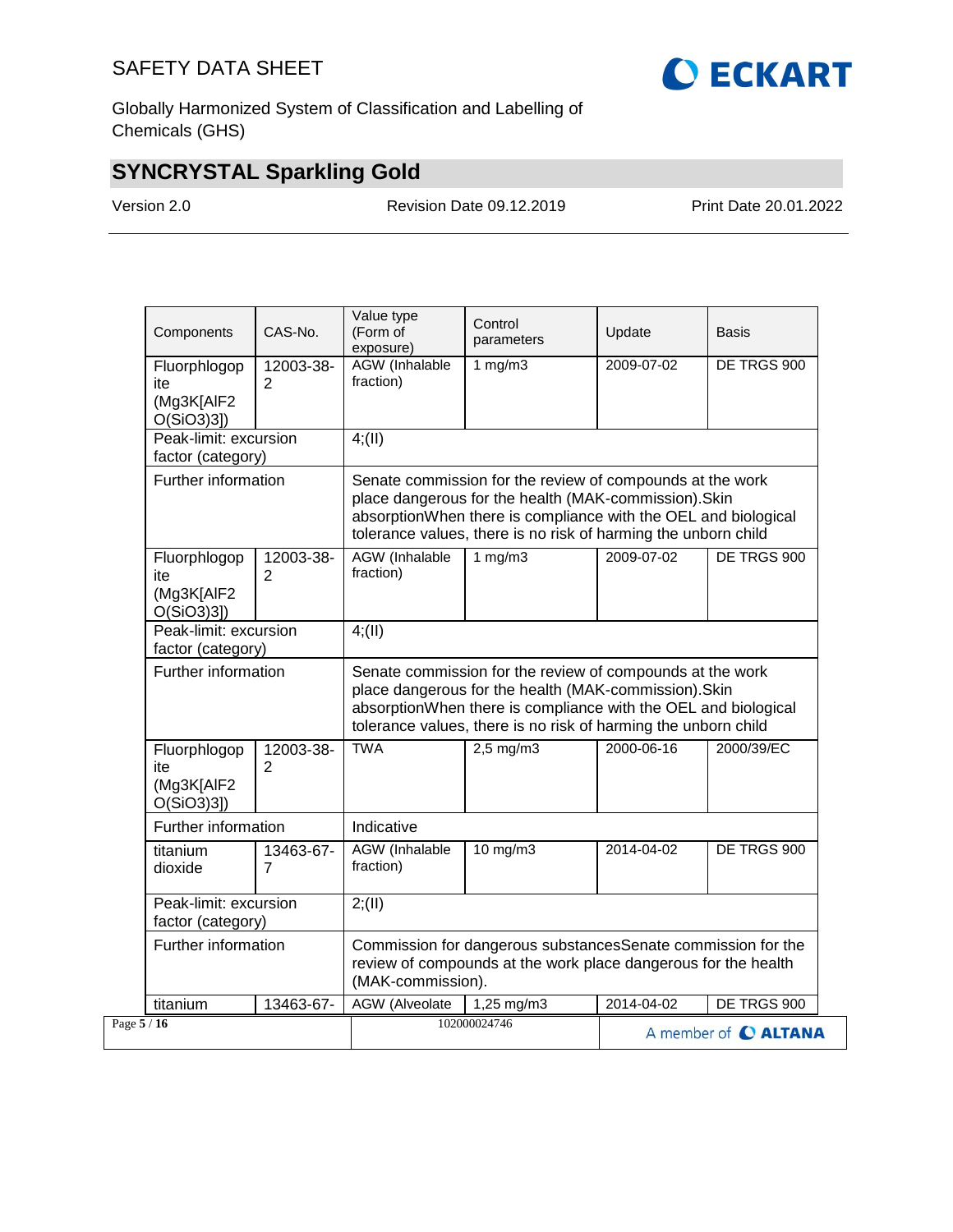

Globally Harmonized System of Classification and Labelling of Chemicals (GHS)

## **SYNCRYSTAL Sparkling Gold**

Version 2.0 Revision Date 09.12.2019 Print Date 20.01.2022

| dioxide                                    | 7              | fraction)                                                                                                                                                                                                                                                                                                                                                                                           |                                                                                                                                                     |            |             |  |  |
|--------------------------------------------|----------------|-----------------------------------------------------------------------------------------------------------------------------------------------------------------------------------------------------------------------------------------------------------------------------------------------------------------------------------------------------------------------------------------------------|-----------------------------------------------------------------------------------------------------------------------------------------------------|------------|-------------|--|--|
| Peak-limit: excursion<br>factor (category) |                | 2; (II)                                                                                                                                                                                                                                                                                                                                                                                             |                                                                                                                                                     |            |             |  |  |
| Further information                        |                |                                                                                                                                                                                                                                                                                                                                                                                                     | Commission for dangerous substancesSenate commission for the<br>review of compounds at the work place dangerous for the health<br>(MAK-commission). |            |             |  |  |
| titanium<br>dioxide                        | 13463-67-<br>7 | AGW (Inhalable<br>fraction)                                                                                                                                                                                                                                                                                                                                                                         | 10 mg/m3                                                                                                                                            | 2014-04-02 | DE TRGS 900 |  |  |
| Peak-limit: excursion<br>factor (category) |                | 2; (II)                                                                                                                                                                                                                                                                                                                                                                                             |                                                                                                                                                     |            |             |  |  |
| Further information                        |                | General dust value. For this substance no specific occupational<br>exposure limit value is established, since the AGS does not yet<br>have information regarding unspecific action on the respiratory<br>organs in excess of the normal values. Commission for dangerous<br>substancesSenate commission for the review of compounds at<br>the work place dangerous for the health (MAK-commission). |                                                                                                                                                     |            |             |  |  |
| titanium<br>dioxide                        | 13463-67-<br>7 | AGW (Alveolate<br>fraction)                                                                                                                                                                                                                                                                                                                                                                         | 1,25 mg/m3                                                                                                                                          | 2014-04-02 | DE TRGS 900 |  |  |
| Peak-limit: excursion<br>factor (category) |                | 2; (II)                                                                                                                                                                                                                                                                                                                                                                                             |                                                                                                                                                     |            |             |  |  |
| Further information                        |                | General dust value. For this substance no specific occupational<br>exposure limit value is established, since the AGS does not yet<br>have information regarding unspecific action on the respiratory<br>organs in excess of the normal values. Commission for dangerous<br>substancesSenate commission for the review of compounds at<br>the work place dangerous for the health (MAK-commission). |                                                                                                                                                     |            |             |  |  |

### **United States of America (USA):**

| Components                        | CAS-No.   | Value type<br>(Form of<br>exposure) | Control<br>parameters | Update     | <b>Basis</b> |
|-----------------------------------|-----------|-------------------------------------|-----------------------|------------|--------------|
| Fluorphlogop<br>ite<br>(Mg3K[AIF2 | 12003-38- | TWA                                 | $2,5 \text{ mg/m}$ 3  | 2007-01-01 |              |

| Page $6/16$ | 102000024746 | A member of C ALTANA |
|-------------|--------------|----------------------|
|-------------|--------------|----------------------|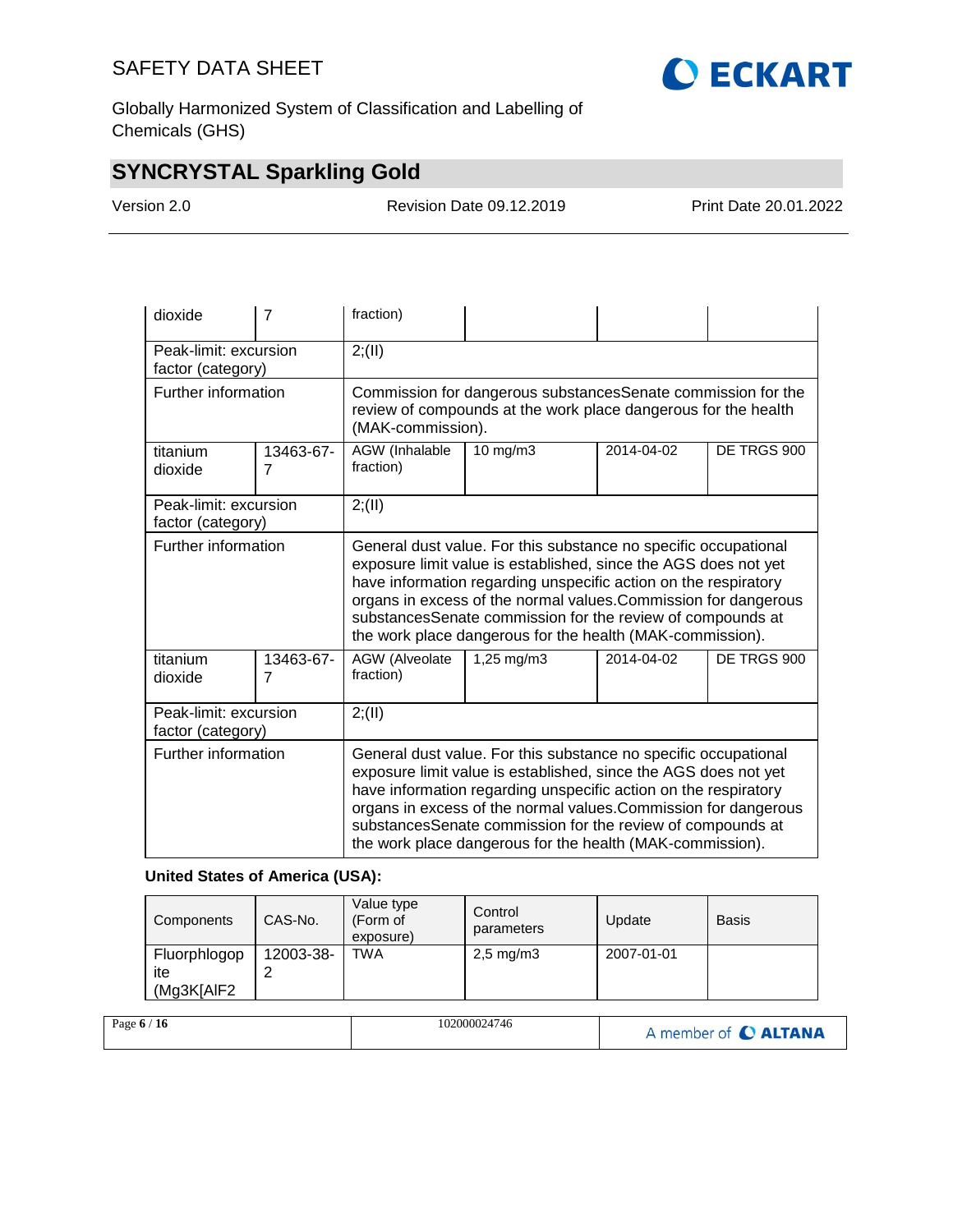

Globally Harmonized System of Classification and Labelling of Chemicals (GHS)

## **SYNCRYSTAL Sparkling Gold**

Version 2.0 Revision Date 09.12.2019 Print Date 20.01.2022

| titanium                                          | 13463-67-                   | TWA (respirable                        | 15 Million particles                     | 2012-07-01 |  |
|---------------------------------------------------|-----------------------------|----------------------------------------|------------------------------------------|------------|--|
| titanium<br>dioxide                               | 13463-67-<br>7              | TWA (respirable<br>fraction)           | $5 \text{ mg/m}$                         | 2012-07-01 |  |
| titanium<br>dioxide                               | 13463-67-<br>$\overline{7}$ | TWA (total dust)                       | $15 \text{ mg/m}$                        | 2012-07-01 |  |
| titanium<br>dioxide                               | 13463-67-<br>7              | TWA (total dust)                       | 50 Million particles<br>per cubic foot   | 2012-07-01 |  |
| Fluorphlogop<br>ite<br>(Mg3K[AIF2<br>O(SiO3)3]    | 12003-38-<br>2              | PEL                                    | $2,5$ mg/m $3$                           | 2014-11-26 |  |
| Fluorphlogop<br>ite<br>(Mg3K[AlF2<br>$O(SiO3)3$ ] | 12003-38-<br>$\overline{2}$ | <b>TWA</b>                             | $2,5$ mg/m $3$                           | 1989-01-19 |  |
| Fluorphlogop<br>ite<br>(Mg3K[AIF2<br>O(SiO3)3]    | 12003-38-<br>$\overline{2}$ | <b>TWA</b>                             | $2,5$ mg/m3                              | 1989-01-19 |  |
| Fluorphlogop<br>ite<br>(Mg3K[AlF2<br>$O(SiO3)3$ ] | 12003-38-<br>$\overline{2}$ | <b>TWA</b><br>(Respirable<br>fraction) | 1 $mg/m3$                                | 2013-03-01 |  |
| Fluorphlogop<br>ite<br>(Mg3K[AIF2<br>$O(SiO3)3$ ] | 12003-38-<br>2              | <b>TWA</b>                             | $2,5$ mg/m $3$                           | 2010-03-01 |  |
| Fluorphlogop<br>ite<br>(Mg3K[AlF2<br>O(SiO3)3]    | 12003-38-<br>2              | <b>TWA</b>                             | $2,5 \overline{\mathrm{mg}}/\mathrm{m}3$ | 2010-03-01 |  |
| Fluorphlogop<br>ite<br>(Mg3K[AlF2<br>$O(SiO3)3$ ] | 12003-38-<br>2              | <b>TWA</b>                             | $2,5$ mg/m $3$                           | 2007-01-01 |  |
| O(SiO3)3]                                         |                             |                                        |                                          |            |  |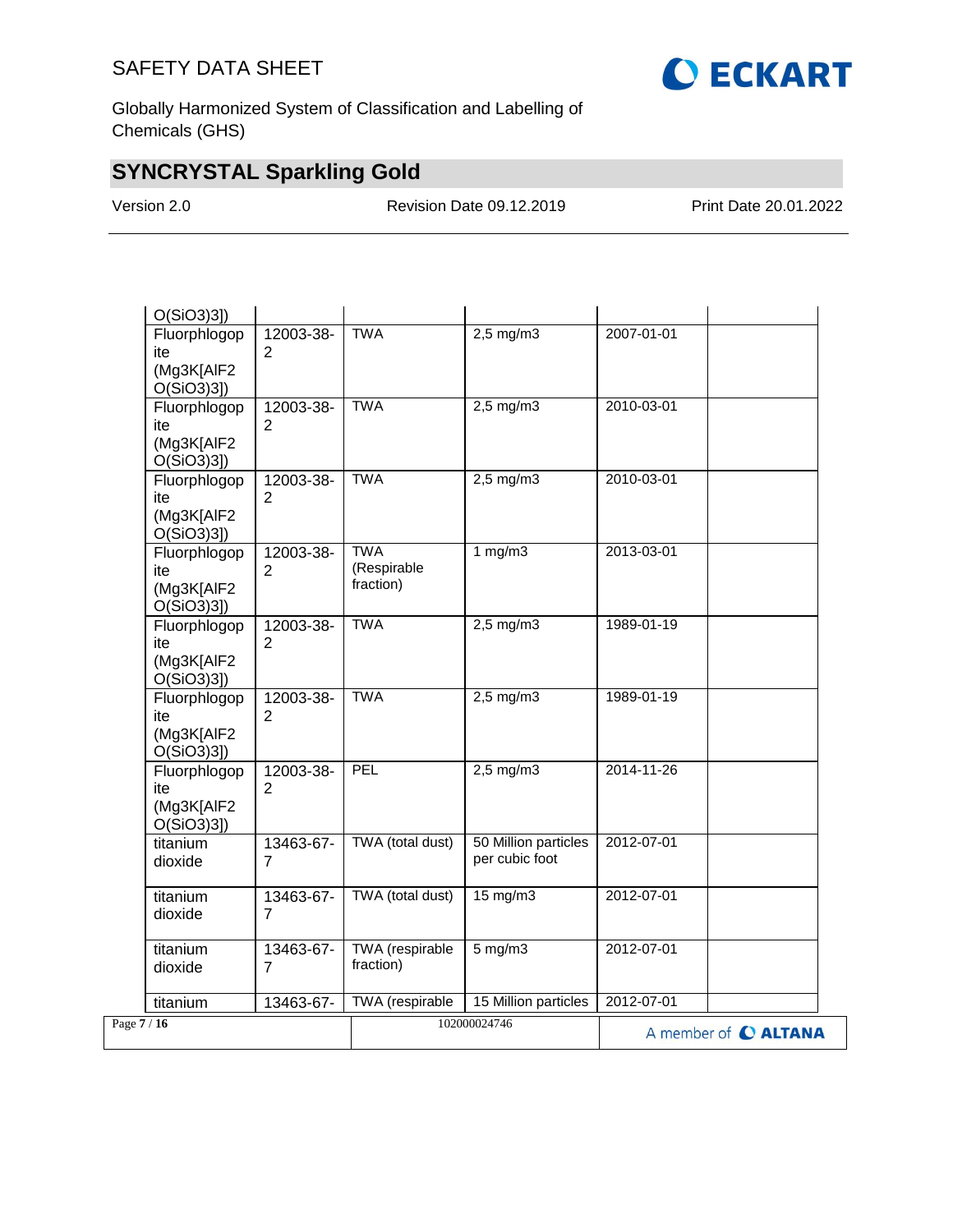

Globally Harmonized System of Classification and Labelling of Chemicals (GHS)

## **SYNCRYSTAL Sparkling Gold**

Version 2.0 Revision Date 09.12.2019 Print Date 20.01.2022

| dioxide             | 7              | fraction)                         | per cubic foot     |            |  |
|---------------------|----------------|-----------------------------------|--------------------|------------|--|
| titanium<br>dioxide | 13463-67-<br>7 | PEL (Total dust)                  | $10 \text{ mg/m}$  | 2014-11-26 |  |
| titanium<br>dioxide | 13463-67-<br>7 | PEL (respirable<br>dust fraction) | $5$ mg/m $3$       | 2014-11-26 |  |
| titanium<br>dioxide | 13463-67-<br>7 | TWA (total dust)                  | 15 mg/m3           | 2011-07-01 |  |
| titanium<br>dioxide | 13463-67-<br>7 | <b>TWA (Total</b><br>dust)        | 10 mg/m3           | 1989-01-19 |  |
| titanium<br>dioxide | 13463-67-<br>7 | PEL (Total dust)                  | $10 \text{ mg/m}$  | 2014-11-26 |  |
| titanium<br>dioxide | 13463-67-<br>7 | PEL (respirable<br>dust fraction) | $5 \text{ mg/m}$ 3 | 2014-11-26 |  |
| titanium<br>dioxide | 13463-67-<br>7 | <b>TWA</b>                        | $10 \text{ mg/m}$  | 2014-03-01 |  |

### **United States of America (USA):**

| Components                                         | CAS-No.        | Value type<br>(Form of<br>exposure) | Control<br>parameters | Update     | <b>Basis</b> |
|----------------------------------------------------|----------------|-------------------------------------|-----------------------|------------|--------------|
| Fluorphlogop<br>ite<br>(Mg3K[AIF2]<br>$O(SiO3)3$ ] | 12003-38-<br>2 | <b>TWA</b>                          | $2,5 \text{ mg/m}$    | 2007-01-01 |              |
| Fluorphlogop<br>ite<br>(Mg3K[AIF2]<br>$O(SiO3)3$ ] | 12003-38-<br>2 | <b>TWA</b>                          | $2,5$ mg/m $3$        | 2007-01-01 |              |
| Fluorphlogop<br>ite<br>(Mg3K[AIF2                  | 12003-38-<br>2 | <b>TWA</b>                          | $2,5 \text{ mg/m}$ 3  | 2010-03-01 |              |

|  | Page $8/16$ | 102000024746 | A member of C ALTANA |
|--|-------------|--------------|----------------------|
|--|-------------|--------------|----------------------|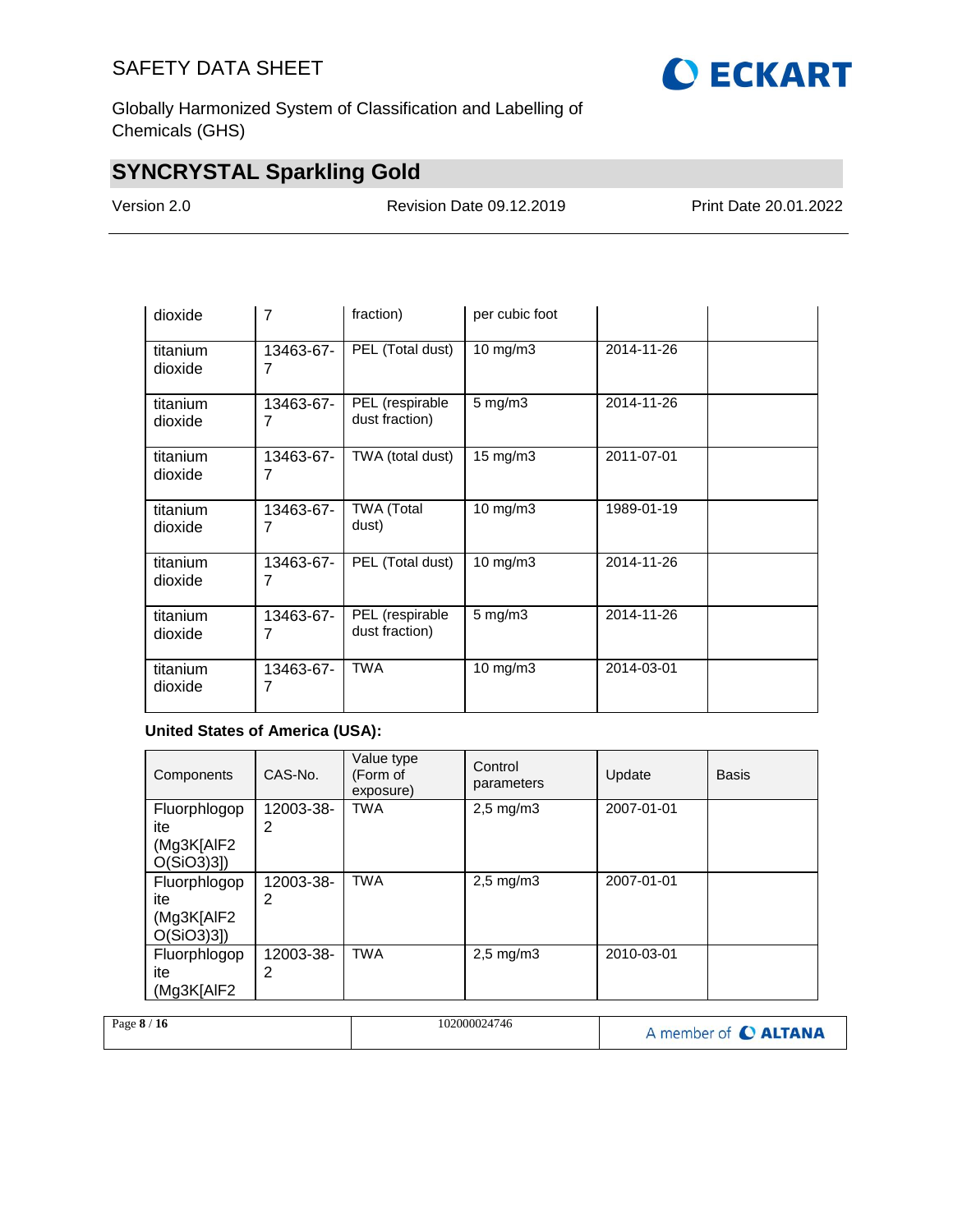

Globally Harmonized System of Classification and Labelling of Chemicals (GHS)

# **SYNCRYSTAL Sparkling Gold**

Version 2.0 Revision Date 09.12.2019 Print Date 20.01.2022

| Page $9/16$                                       |                             |                                        | 102000024746                           |            | A member of C ALTANA |
|---------------------------------------------------|-----------------------------|----------------------------------------|----------------------------------------|------------|----------------------|
| titanium<br>dioxide                               | 13463-67-<br>$\overline{7}$ | PEL (respirable<br>dust fraction)      | $5$ mg/m $3$                           | 2014-11-26 |                      |
| titanium<br>dioxide                               | 13463-67-<br>$\overline{7}$ | PEL (Total dust)                       | 10 mg/m3                               | 2014-11-26 |                      |
| titanium<br>dioxide                               | 13463-67-<br>$\overline{7}$ | TWA (respirable<br>fraction)           | 15 Million particles<br>per cubic foot | 2012-07-01 |                      |
| titanium<br>dioxide                               | 13463-67-<br>$\overline{7}$ | TWA (respirable<br>fraction)           | $5$ mg/m $3$                           | 2012-07-01 |                      |
| titanium<br>dioxide                               | 13463-67-<br>$\overline{7}$ | TWA (total dust)                       | $15 \text{ mg/m}$                      | 2012-07-01 |                      |
| titanium<br>dioxide                               | 13463-67-<br>$\overline{7}$ | TWA (total dust)                       | 50 Million particles<br>per cubic foot | 2012-07-01 |                      |
| Fluorphlogop<br>ite<br>(Mg3K[AIF2<br>O(SiO3)3]    | 12003-38-<br>2              | PEL                                    | $2,5$ mg/m3                            | 2014-11-26 |                      |
| Fluorphlogop<br>ite<br>(Mg3K[AIF2<br>O(SiO3)3]    | 12003-38-<br>$\overline{2}$ | <b>TWA</b>                             | $2,5$ mg/m3                            | 1989-01-19 |                      |
| Fluorphlogop<br>ite<br>(Mg3K[AIF2<br>O(SiO3)3]    | 12003-38-<br>$\overline{2}$ | <b>TWA</b>                             | $2,5$ mg/m $3$                         | 1989-01-19 |                      |
| Fluorphlogop<br>ite<br>(Mg3K[AIF2<br>O(SiO3)3]    | 12003-38-<br>$\overline{2}$ | <b>TWA</b><br>(Respirable<br>fraction) | 1 mg/m3                                | 2013-03-01 |                      |
| Fluorphlogop<br>ite<br>(Mg3K[AIF2<br>$O(SiO3)3$ ] | 12003-38-<br>$\overline{2}$ | <b>TWA</b>                             | $2,5$ mg/m $3$                         | 2010-03-01 |                      |
| $O(SiO3)3$ ]                                      |                             |                                        |                                        |            |                      |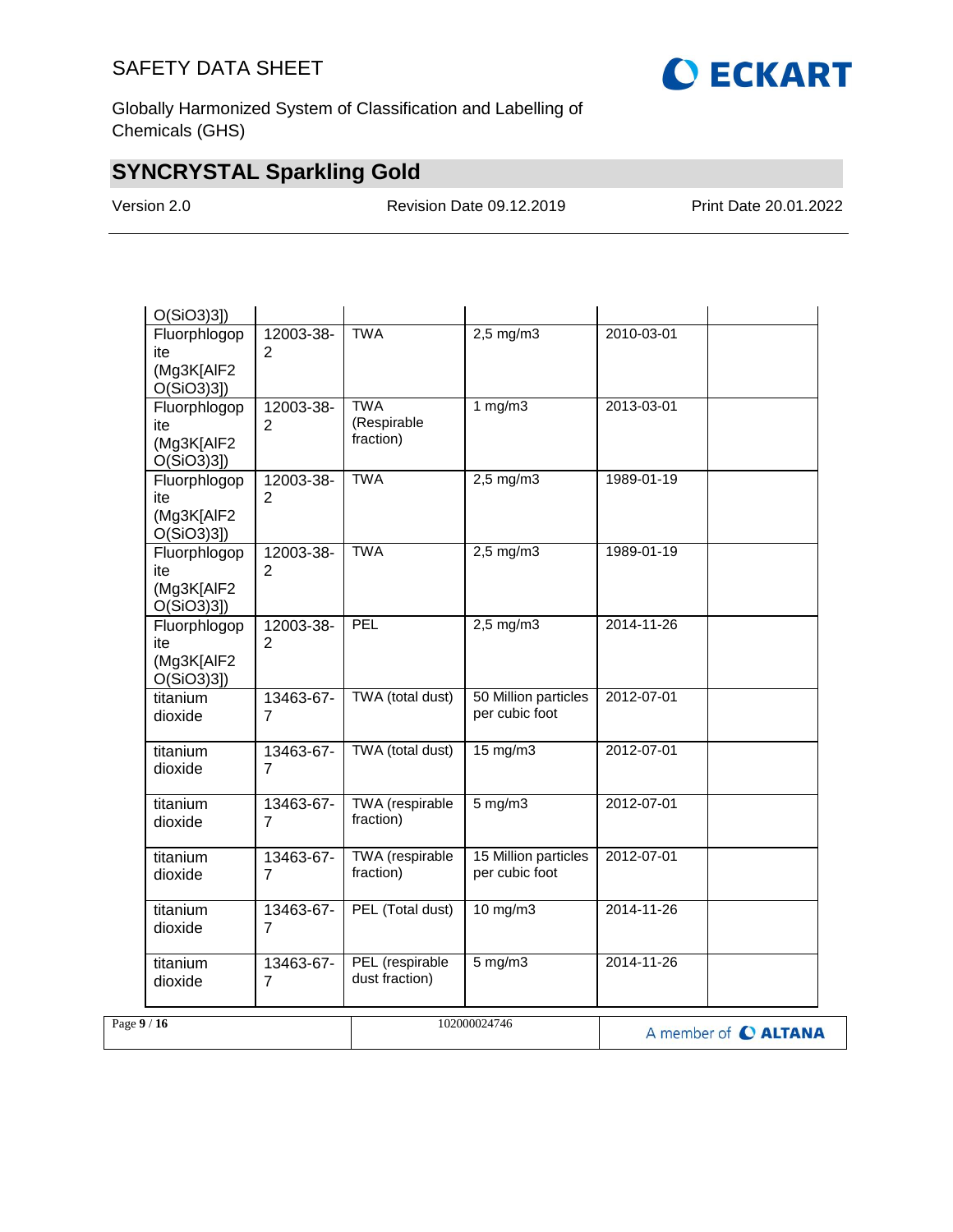

Globally Harmonized System of Classification and Labelling of Chemicals (GHS)

## **SYNCRYSTAL Sparkling Gold**

| ersion 2.0/ |  |
|-------------|--|
|-------------|--|

Version 2.0 Revision Date 09.12.2019 Print Date 20.01.2022

| titanium<br>dioxide | 13463-67- | TWA (total dust)                  | $15 \text{ mg/m}$  | 2011-07-01 |  |
|---------------------|-----------|-----------------------------------|--------------------|------------|--|
| titanium<br>dioxide | 13463-67- | <b>TWA (Total</b><br>dust)        | 10 mg/m $3$        | 1989-01-19 |  |
| titanium<br>dioxide | 13463-67- | PEL (Total dust)                  | $10 \text{ mg/m}$  | 2014-11-26 |  |
| titanium<br>dioxide | 13463-67- | PEL (respirable<br>dust fraction) | $5 \text{ mg/m}$ 3 | 2014-11-26 |  |
| titanium<br>dioxide | 13463-67- | <b>TWA</b>                        | $10 \text{ mg/m}$  | 2014-03-01 |  |

### **8.2 Exposure controls**

### **Personal protective equipment**

Eye protection : Safety glasses

### **SECTION 9: Physical and chemical properties**

### **9.1 Information on basic physical and chemical properties**

| Appearance                  |    | powder                |
|-----------------------------|----|-----------------------|
| Colour                      |    | $:$ No data available |
| Odour                       |    | odourless             |
| рH                          |    | : No data available   |
| Freezing point              |    | : No data available   |
| Boiling point/boiling range | ÷. | No data available     |

| Page 10 / 16 | 102000024746 | A member of C ALTANA |
|--------------|--------------|----------------------|
|              |              |                      |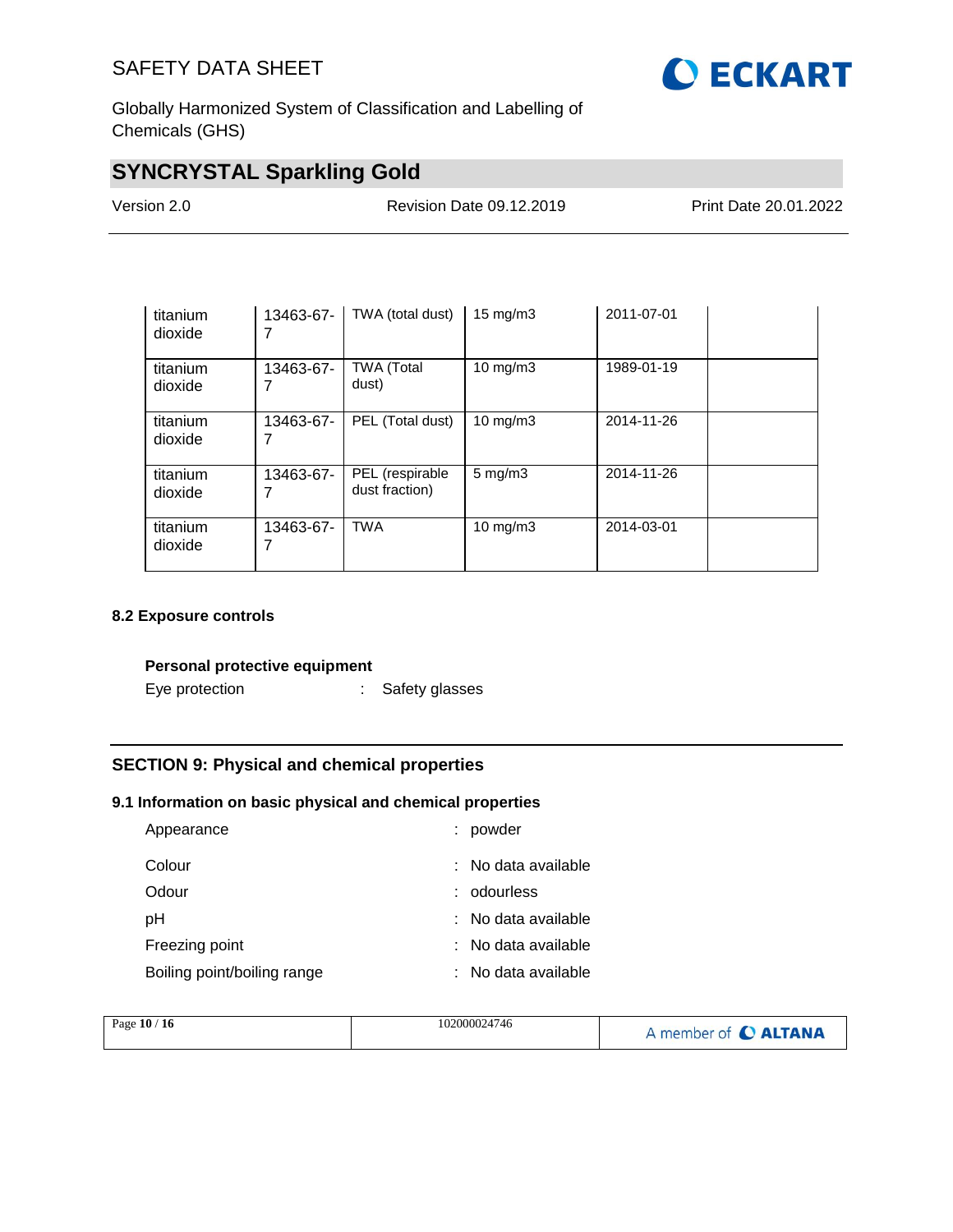Globally Harmonized System of Classification and Labelling of Chemicals (GHS)

## **SYNCRYSTAL Sparkling Gold**

| Version 2.0 | <b>Revision Date 09.12.2019</b> | <b>Print Date 20.01.2022</b> |
|-------------|---------------------------------|------------------------------|
|             |                                 |                              |

| Flash point                            |   | No data available |
|----------------------------------------|---|-------------------|
| <b>Bulk density</b>                    |   | No data available |
| Flammability (solid, gas)              |   | Will not burn     |
|                                        |   |                   |
| Auto-flammability                      |   | No data available |
| Upper explosion limit                  |   | No data available |
| Lower explosion limit                  |   | No data available |
| Vapour pressure                        |   | No data available |
| Density                                |   | No data available |
| Water solubility                       |   | No data available |
| Miscibility with water                 |   | immiscible        |
| Solubility in other solvents           | t | No data available |
| Partition coefficient: n-octanol/water |   | No data available |
| Ignition temperature                   |   | No data available |
| Thermal decomposition                  |   | No data available |
| Viscosity, dynamic                     |   | No data available |
| Viscosity, kinematic                   |   | No data available |
| Flow time                              |   | No data available |

### **9.2 Other information**

No data available

### **SECTION 10: Stability and reactivity**

### **10.1 Reactivity**

No decomposition if stored and applied as directed.

### **10.2 Chemical stability**

| Page $11/16$ | 102000024746 | A member of C ALTANA |
|--------------|--------------|----------------------|
|              |              |                      |

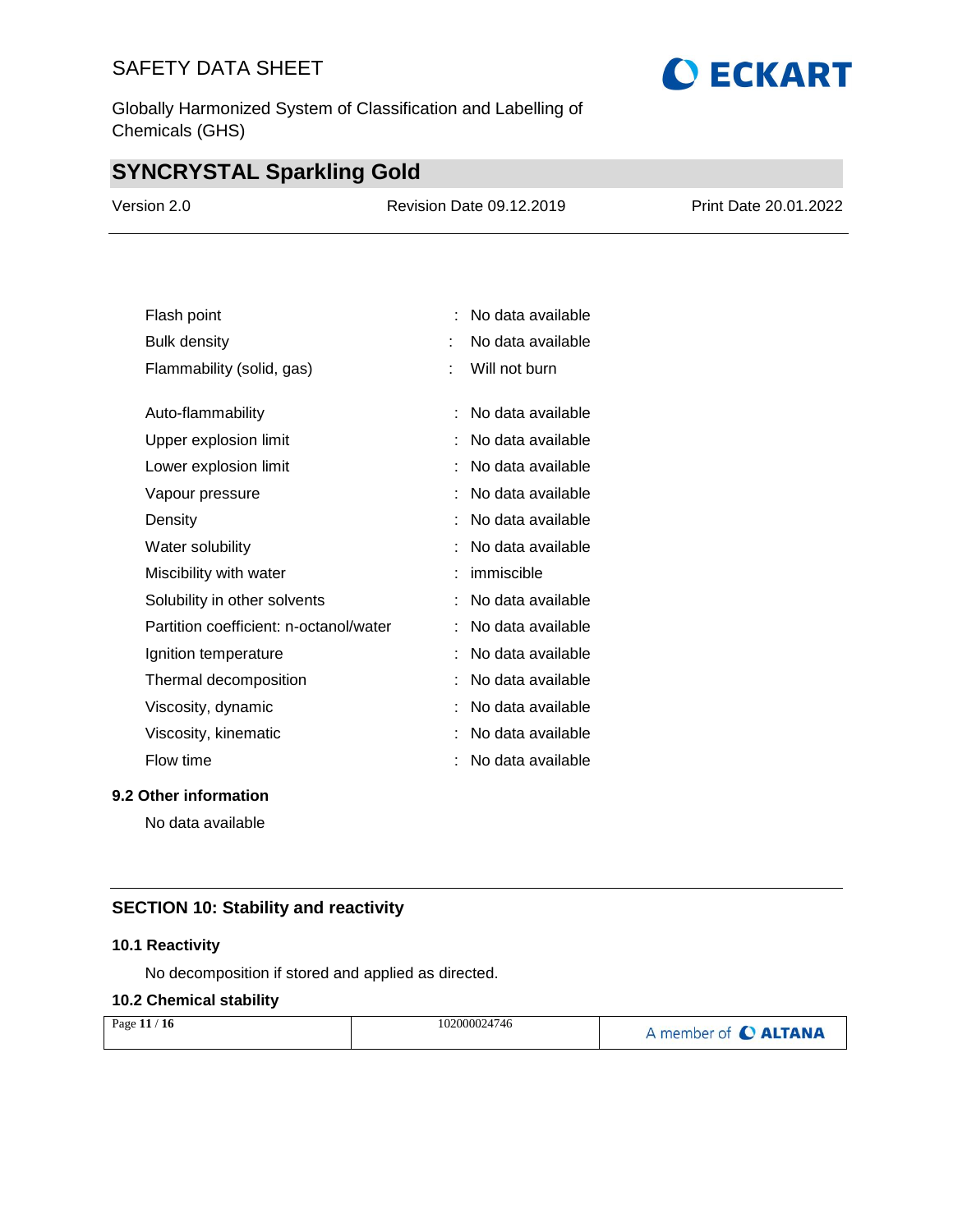Globally Harmonized System of Classification and Labelling of Chemicals (GHS)



## **SYNCRYSTAL Sparkling Gold**

| Version 2.0 | Revision Date 09.12.2019                            | Print Date 20.01.2022 |
|-------------|-----------------------------------------------------|-----------------------|
|             |                                                     |                       |
|             |                                                     |                       |
|             | No decomposition if stored and applied as directed. |                       |

### **10.3 Possibility of hazardous reactions**

| Hazardous reactions                   | : Stable under recommended storage conditions. |  |
|---------------------------------------|------------------------------------------------|--|
|                                       | Dust may form explosive mixture in air.        |  |
| <b>10.4 Conditions to avoid</b>       |                                                |  |
| Conditions to avoid                   | : No data available                            |  |
| 10.5 Incompatible materials           |                                                |  |
| Materials to avoid                    | $:$ No data available                          |  |
| 10.6 Hazardous decomposition products |                                                |  |
| Hazardous decomposition<br>products   | : No data available                            |  |
| Other information                     | : No data available                            |  |
|                                       |                                                |  |

### **SECTION 11: Toxicological information**

### **11.1 Information on toxicological effects**

### **Acute toxicity**

No data available

### **Skin corrosion/irritation**

No data available

### **Serious eye damage/eye irritation**

No data available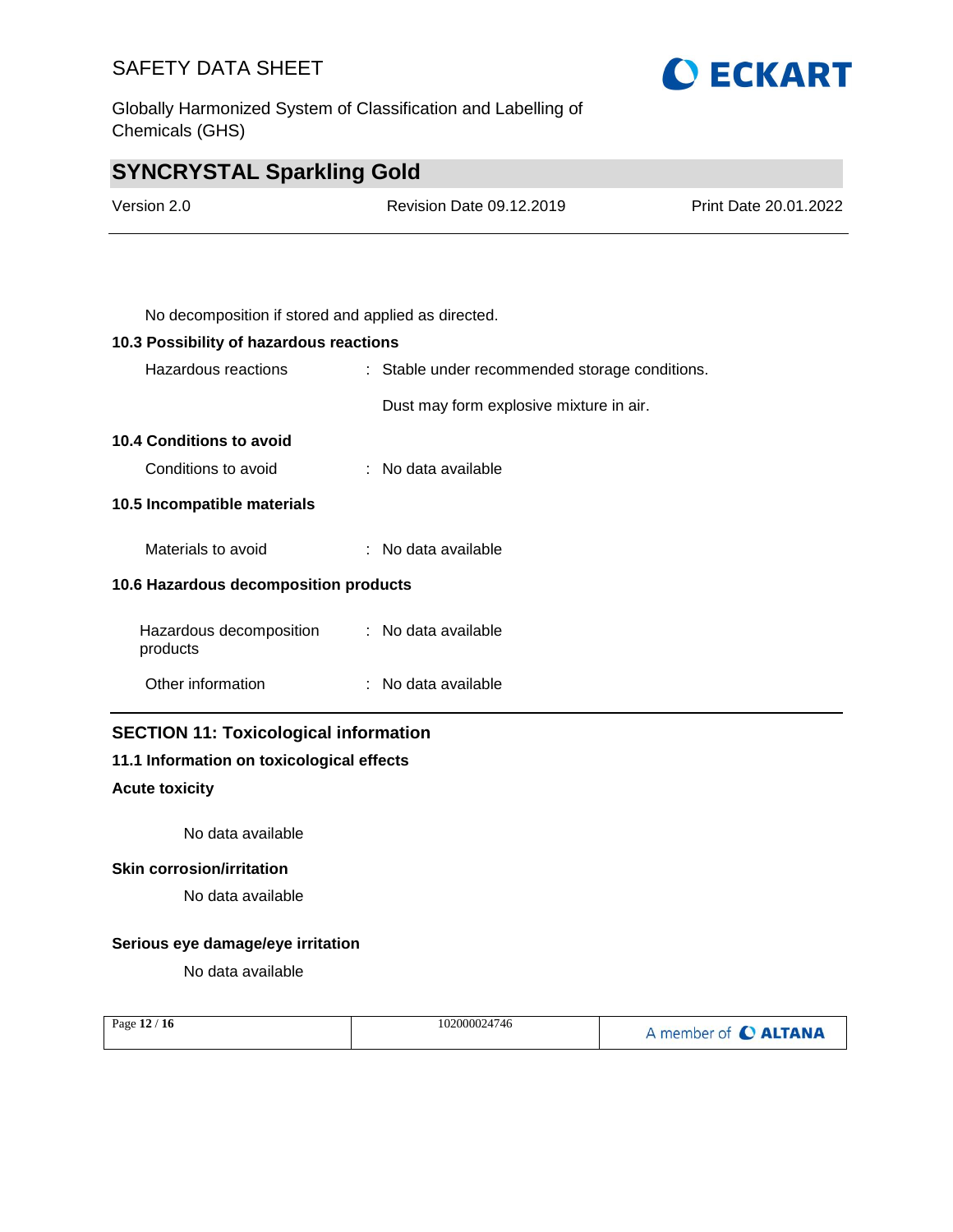



## **SYNCRYSTAL Sparkling Gold**

Version 2.0 Revision Date 09.12.2019 Print Date 20.01.2022

### **Respiratory or skin sensitisation**

No data available

### **Carcinogenicity**

No data available

### **Toxicity to reproduction/fertility**

No data available

### **Reprod.Tox./Development/Teratogenicity**

No data available

### **STOT - single exposure**

No data available

### **STOT - repeated exposure**

No data available

### **Aspiration toxicity**

No data available

### **Further information**

### **Product**

No data available

| Page 13 / 16 | 102000024746 | A member of C ALTANA |
|--------------|--------------|----------------------|
|              |              |                      |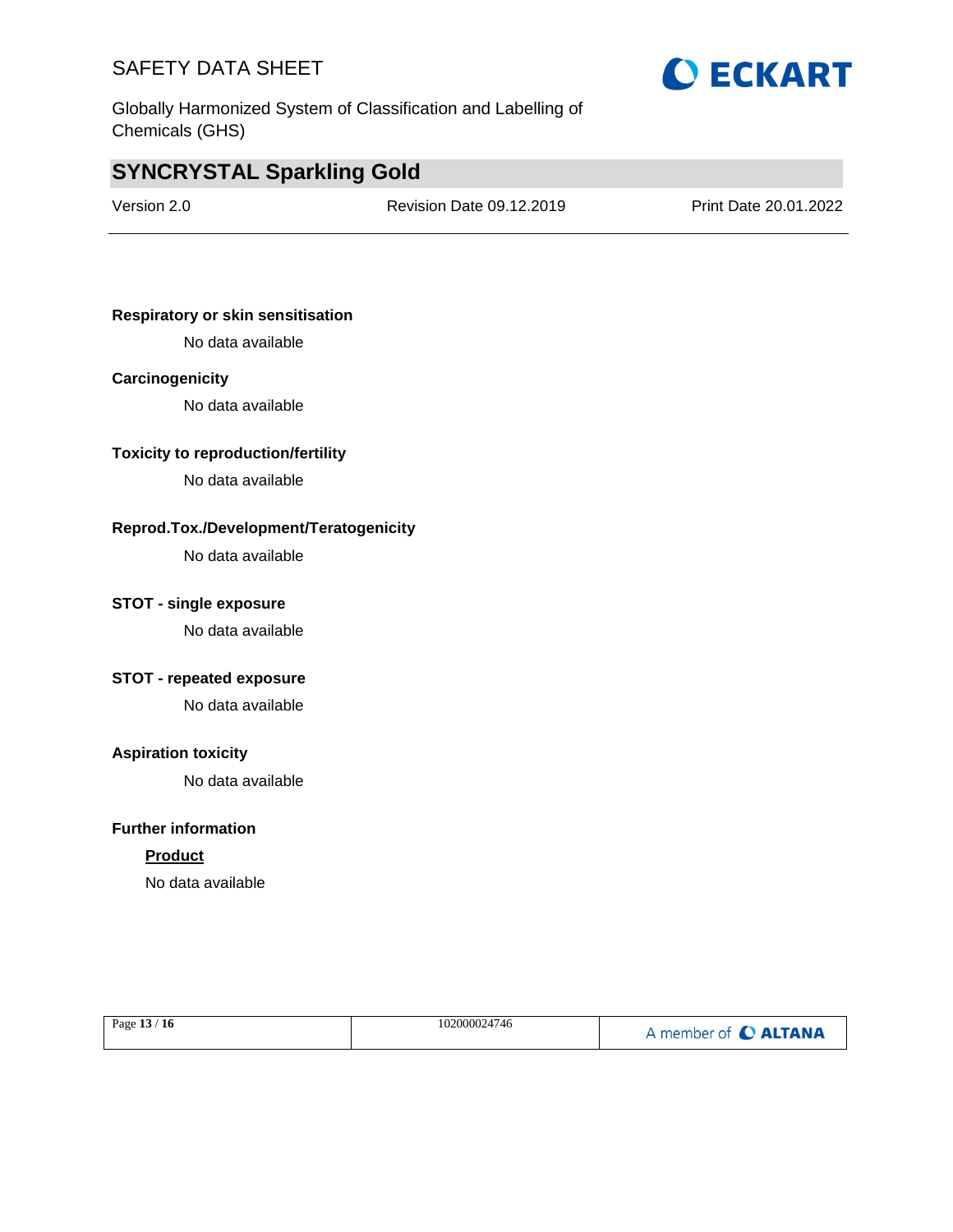Globally Harmonized System of Classification and Labelling of Chemicals (GHS)

## **SYNCRYSTAL Sparkling Gold**

Version 2.0 Revision Date 09.12.2019 Print Date 20.01.2022

### **SECTION 12: Ecological information**

### **12.1 Toxicity**

No data available

### **12.2 Persistence and degradability**

No data available

### **12.3 Bioaccumulative potential**

No data available

### **12.4 Mobility in soil**

No data available

### **12.5 Results of PBT and vPvB assessment**

No data available

### **12.6 Other adverse effects**

### **Product:**

| Additional ecological | : No data available |
|-----------------------|---------------------|
| information           |                     |

| Page 14 / 16 | 102000024746 | A member of C ALTANA |
|--------------|--------------|----------------------|
|--------------|--------------|----------------------|

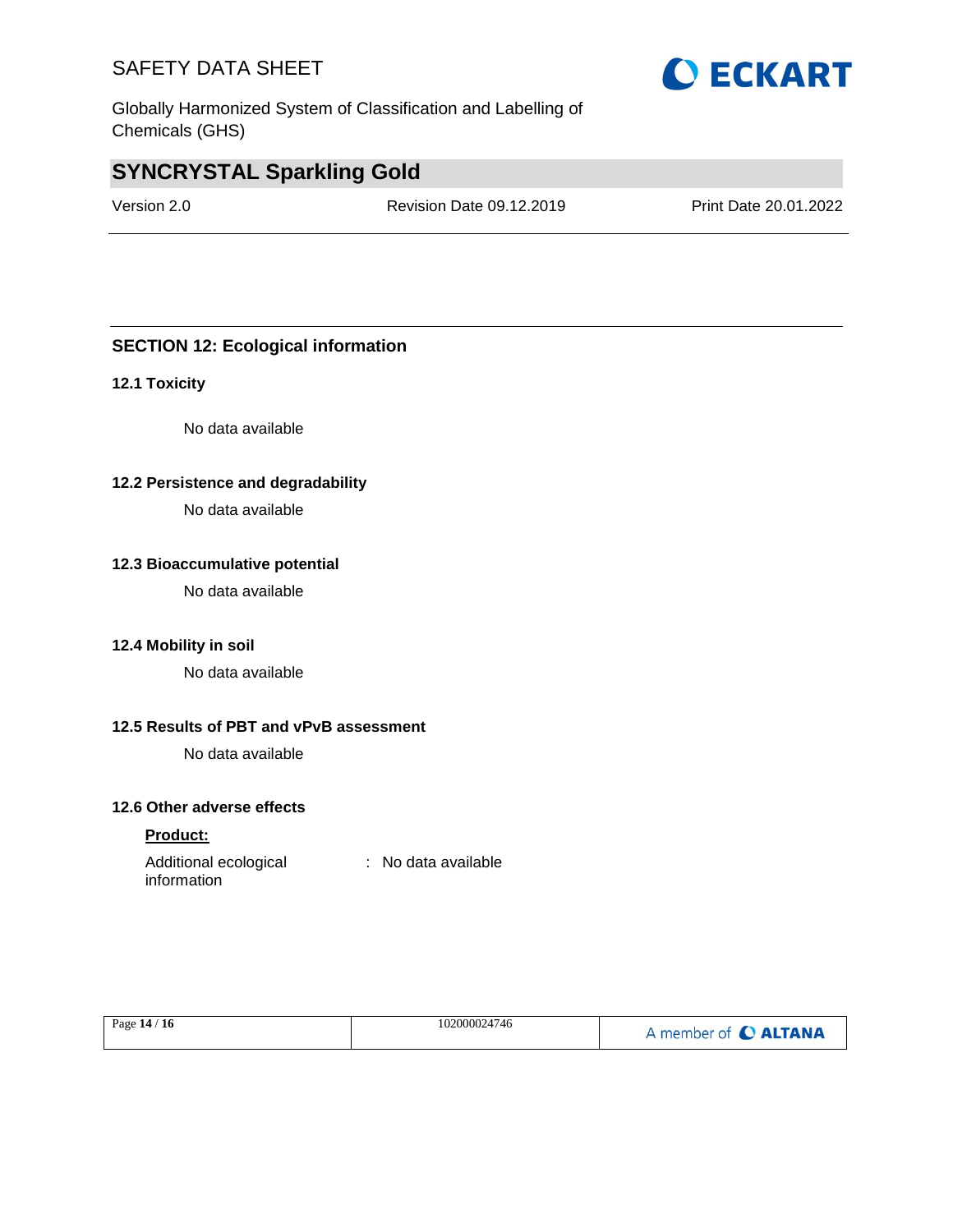Globally Harmonized System of Classification and Labelling of Chemicals (GHS)

# **SYNCRYSTAL Sparkling Gold**

Version 2.0 Revision Date 09.12.2019 Print Date 20.01.2022

### **SECTION 13: Disposal considerations**

### **13.1 Waste treatment methods**

| Product                | : In accordance with local and national regulations.                                                                                                      |
|------------------------|-----------------------------------------------------------------------------------------------------------------------------------------------------------|
| Contaminated packaging | : Empty containers should be taken to an approved waste<br>handling site for recycling or disposal.<br>In accordance with local and national regulations. |

### **SECTION 14: Transport information**

- **14.1 UN number**
- **14.2 Proper shipping name**
- **14.3 Transport hazard class**
- **14.4 Packing group**
- **14.5 Environmental hazards**

### **14.6 Special precautions for user**

Not classified as dangerous in the meaning of transport regulations.

### **14.7 Transport in bulk according to Annex II of MARPOL 73/78 and the IBC Code**

No data available

| Page 15 / 16 | 102000024746 | A member of C ALTANA |
|--------------|--------------|----------------------|
|              |              |                      |